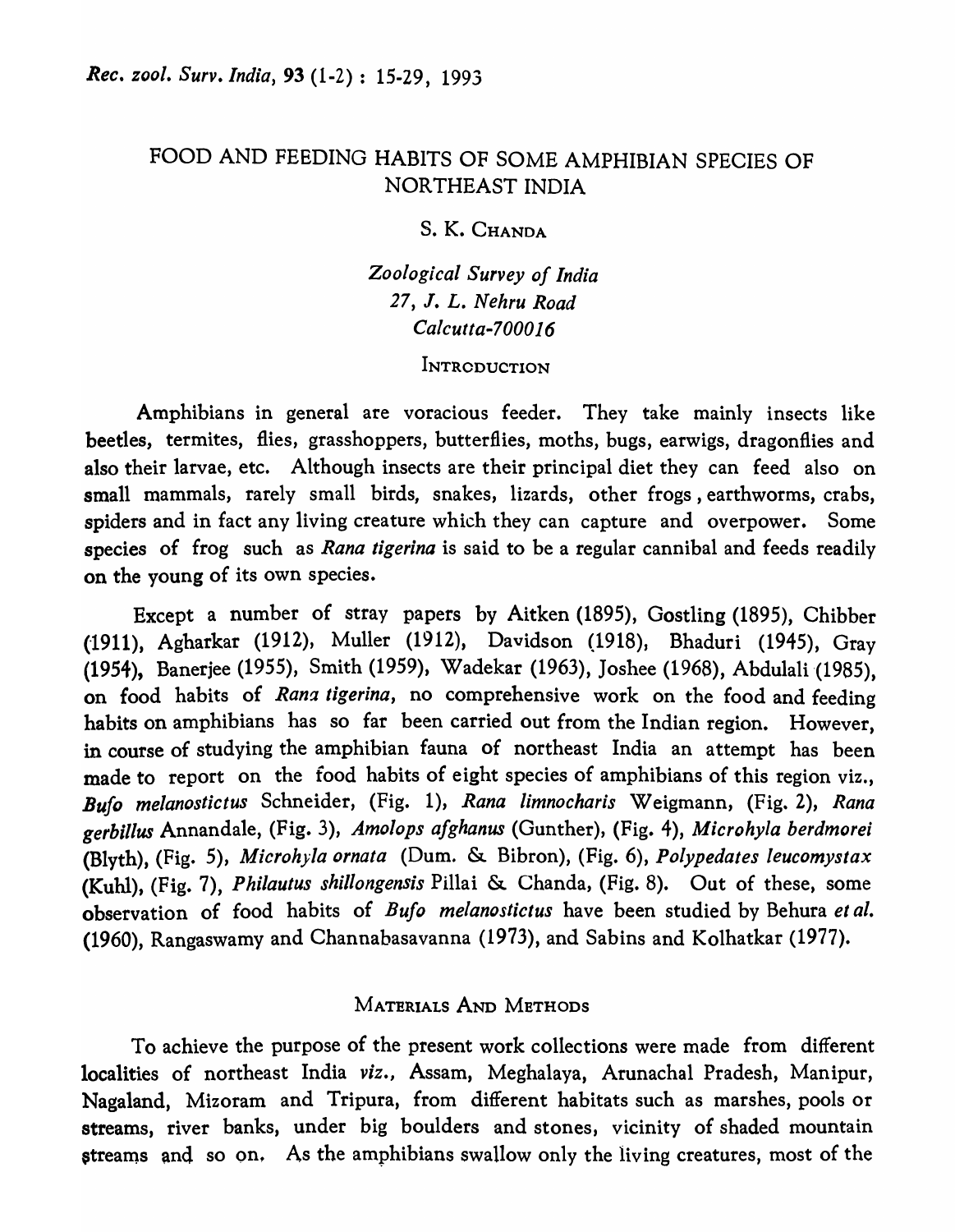food materials were found either intact, half-digested or partly digested form and where ever identifications were possible they were identified upto the levels of orders and the rest have been mentioned as "miscellaneous" (for broken materials) and / or unidentified food particles. The data collected from the gut-contents from each of eight species during different period of the year was recorded. The whole year was divided into three different periods. i. Pre-breeding period. ii. Breeding period. iii. Post breeding period. Percentage of food consumption for each variety of food for the above species have been represented histographically. In histograme of each species the apex (AB) stands for the percentage of food materials whereas the base (BC) stands for the types of food taken.

## TABLE-I

Table showing the species, collection localities, season and year of collection of different species.

| Sl. No. | Species                            | Collection<br>localities                                                           | Season                                                 | Year of<br>collection        |
|---------|------------------------------------|------------------------------------------------------------------------------------|--------------------------------------------------------|------------------------------|
| 1.      | Rana gerbillus<br>Annandale        | Assam, Meghalaya,<br>Arunachal Pradesh,<br>Mizoram, Nagaland,<br>Manipur, Tripura. | January-December                                       | 1968-1978                    |
| 2.      | Rana limnocharis<br>Weig.          | Assam, Meghalaya,<br>Arunachal Pradesh,<br>Mizoram, Nagaland,<br>Manipur, Tripura. | January-December                                       | 1968-1979                    |
| 3.      | Amolops afghanus<br>(Gunther)      | Assam, Meghalaya,<br>Arunachal Pradesh,<br>Mizoram.                                | January-April,<br>June-November                        | 1971-1972<br>1975-1978       |
| 4.      | <b>Bufo melanostictus</b><br>Schn. | Assam, Meghalaya,<br>Arunachal Pradesh,<br>Mizoram, Nagaland,<br>Manipur, Tripura. | January-July,<br>Oct.-Dec.                             | 1968-1979                    |
| 5.      | Microhyla berdmorei<br>(Blyth)     | Assam, Maghalaya,<br>Arunachal Pradesh,<br>Mizoram.                                | January-March,<br>April,<br>July-October,<br>December. | 1971-1976,<br>1978,<br>1983. |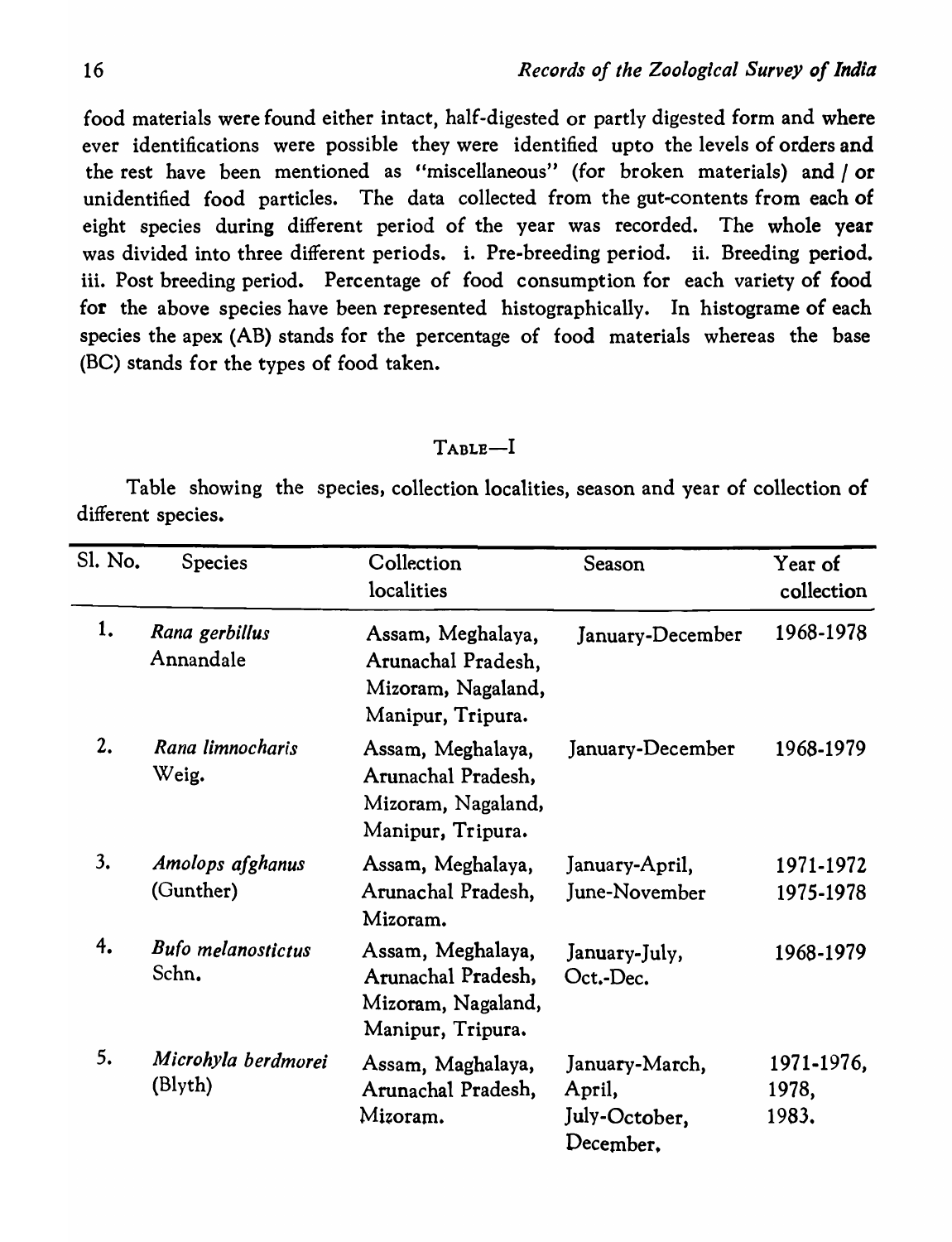| Sl. No. | <b>Species</b>                                       | Collection<br>localities                            | Season                                    | Year of<br>collection             |
|---------|------------------------------------------------------|-----------------------------------------------------|-------------------------------------------|-----------------------------------|
| 6.      | Microhyla ornata<br>(Dum. & Bibron)                  | Assam, Meghalaya,<br>Mizoram, Nagaland,<br>Tripura. | January-March,<br>July,<br>Oct.-Dec.      | 1971-1972,<br>1976.<br>1978.      |
| 7.      | Polypedates leuco-<br><i>mystax</i> (Kuhl.)          | Assam,<br>Meghalaya,<br>Manipur.                    | December-May,<br>July-Oct.                | 1966-1968,<br>1971-1973,<br>1975. |
| 8.      | Philautus shillongensis Meghalaya<br>Pillai & Chanda |                                                     | January-May,<br>July-August,<br>Oct.-Dec. | 1970-1978.                        |

In *Bufo melanostictus,* the analysis of the gut-contents reveals that the maximum food-intake is during breeding period followed by pre-breeding and post-breeding period. During breeding period this species prefers isopteran insects which is 15% of the total gut-contents examined and in that list of preference, coleopteran and orthoptern insects  $(2.5\%)$  are found at the bottom. Hymenopteran insects  $(11\%)$ follow the isopteran insects. Miscellaneous food items, which are half-digested and broken materials (6.5%) follow the hymenopteran insects.

During pre-breeding period, food-intake is comparatively less than the breeding period. During this period they prefer as in the breeding period the isopteran insects which is 8% of the total gut-contents examined and in that list of preference, orthopteran insects which is  $1\%$  is found at the bottom of preference. Hymenopteran insects  $(5\%)$  follow the isopteran insects. Rest of the food-items in decreasing orders are miscellaneous food items (2%) and coleopteran insects (1.5%).

During post-breeding period, food-intake is lowest in comparison to the previous ones. During this period they prefer hymenopteran insects which is 4.5% of the total gut-contents examined and in that list of preference, coleopteran and orthopteran insects are found at the bottom, which is  $1\%$  each. Rest of the food-items in decreasing order are miscellaneous food-items (1.8 % ) and isopteran insects which are in equal percentage. The percentage of food-items have been shown in histogram (Fig. 1).

The analysis of the gut-contents of *Rana limnocharis* shows that food-intake during pre-breeding and breeding period is maximum followed by post-breeding period.

During breeding period this species prefers coleopteran insects which is  $7.8\%$ of the total gut-contents examined and in that list of preference, dermapteran insects  $(0.5\%)$  are found at the bottom of preference. Dipteran insects constituting 6.5% of the gut-contents come next to coleopteran insects.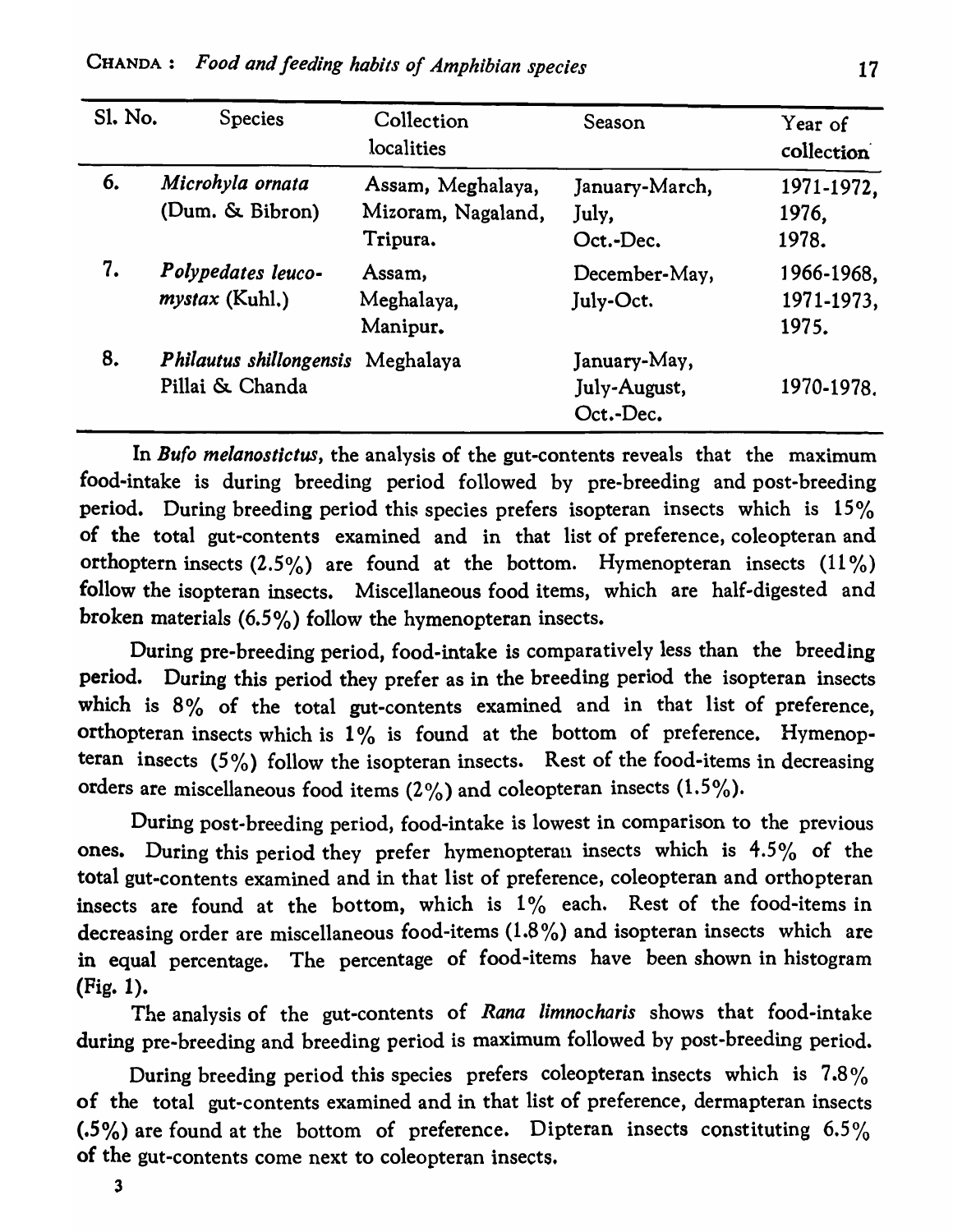Miscellaneous food items  $(2.7\%)$  follow the dipteran insects. Isopteran insects  $(2.5\%)$  and orthopteran insects  $(1.5\%)$  follow the miscellaneous food items.



Fjg. 1.

Percentage of food intake during pre-breeding period is same like breeding period. During this period this species prefers dipteran insects which is 8.2 % of the total gut-contents examined and in that list of preference, dermapteran insects as in the breeding period which is only  $0.5\%$  is found at the bottom of preference. Coleopteran insects  $(8.2\%)$  comes next to the dipteran insects. Miscellaneous food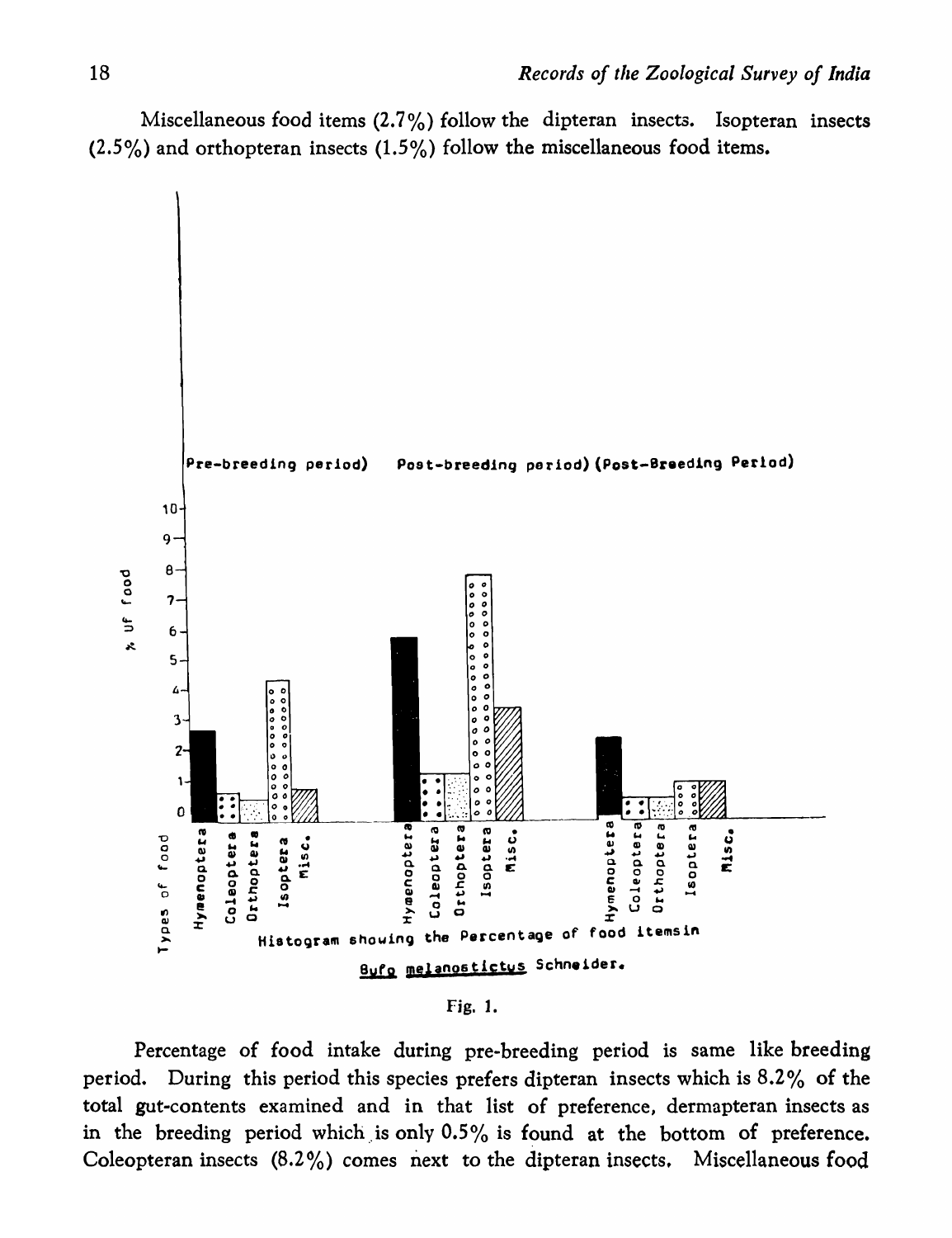items (1.8%), orthopteran insects (1.8%) and isopteran insects (0.8%) are observed in decreasing order.

Food-intake during the post-breeding period is lowest in comparison to the previous ones. During this period this species prefers the coleoptran insects which



Fig. 2. Histogram showing percentage of food items in Rana limnocharis Weigmann

is  $7\%$  of the total gut-contents examined and in that list of preference, isopteran and dermapteran insects, each represented by  $0.5\%$ , are found at the bottom. Miscellaneous food-items  $(3\%)$ , comes next to coleopteran insects, and orthopteran and dipteran insects which are  $1\%$  and  $0.5\%$  come respectively next to miscellaneous food-items. The percentage of food-items have been shown in histograme (Fig. 2).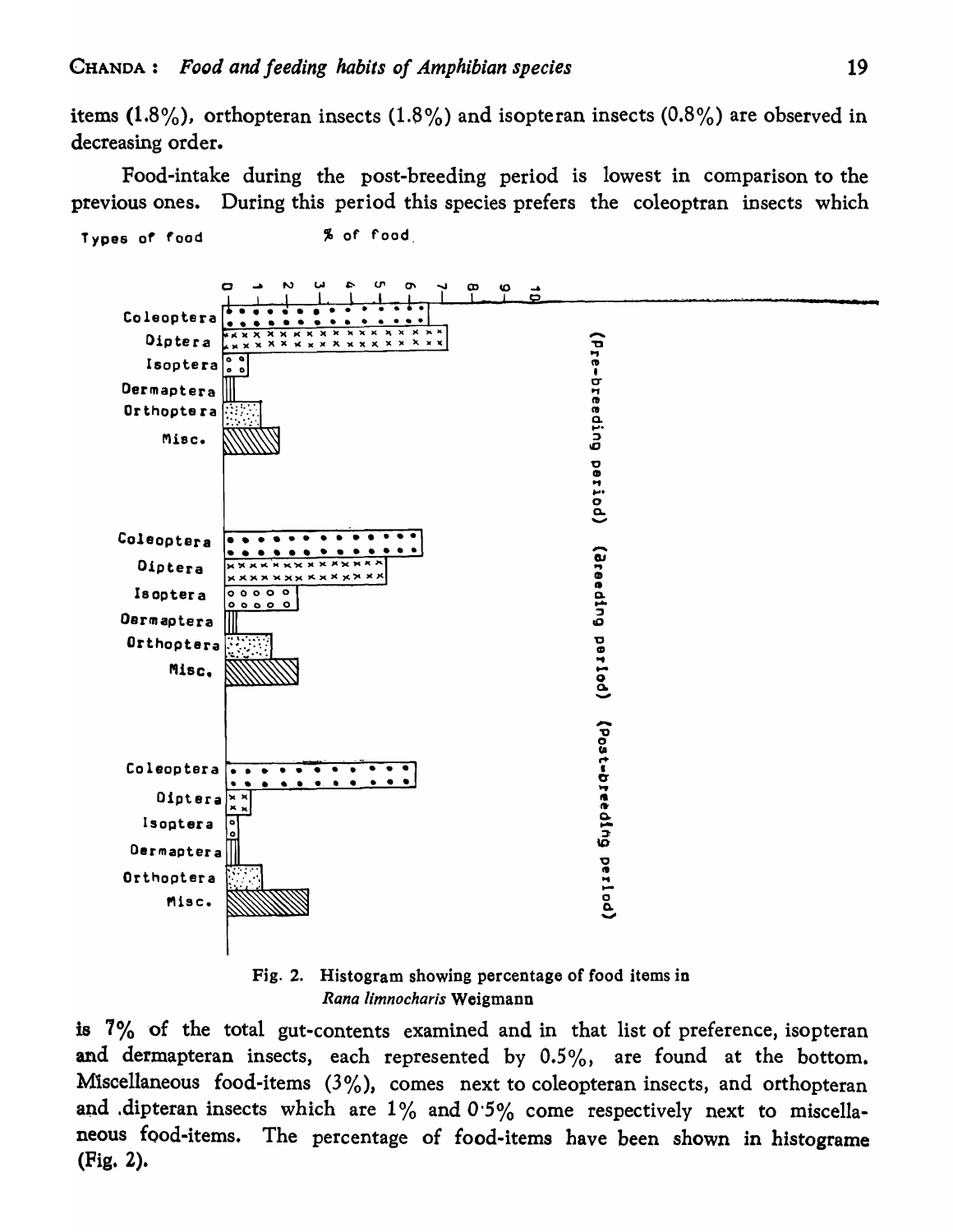Analysis of the gut-contents of *Rana gerbillus* reveals that the maximum foodintake takes place during the breeding period followed by pre-breeding and post-breeding period.



Fig. 3. Histogram showing the percentage of food items in *Rana gerbil/us* Annandale

During breeding period this species has been found to consume the highest percentage of the miscellaneous food-items which is  $10.5\%$  of the total gut-contents examined and in that list of preference, orthopteran insects (2.5%) is found at the bottom of preference. Hymenopteran insects (6.5%) comes next to the miscellaneous food-items and isopteran insects  $(4.5\%)$  are followed by hymenopteran insects.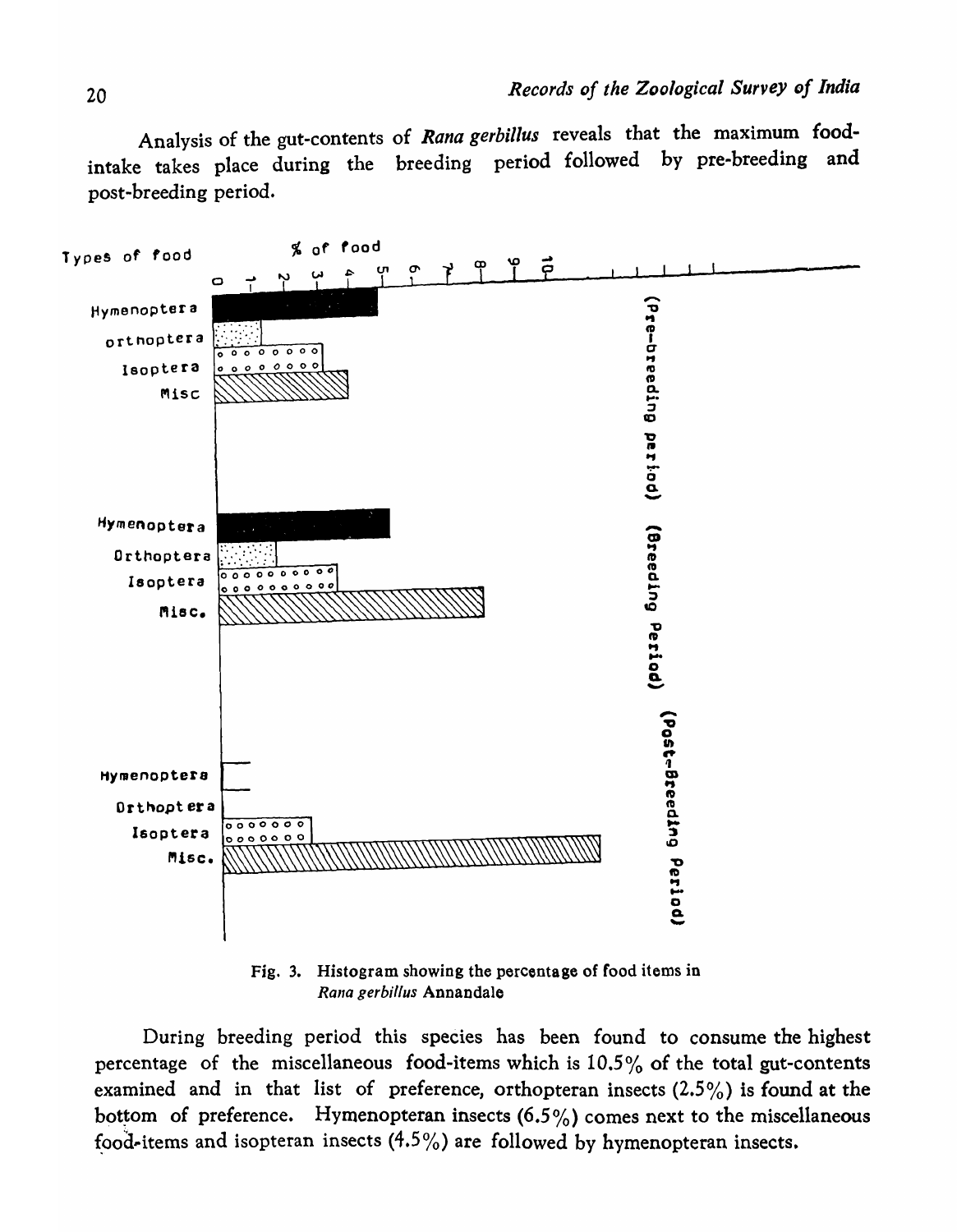During pre-breeding period food-intake is comparatively less than the breeding period. During this period this species prefers hymenopteran insects which is 6.5% of the total gut-contents examined as in the breeding period and in that list of preference, orthopteran insects  $(1.8\%)$  is found at the bottom of preference. Miscellaneous food-items and isopteran insects are  $5.2\%$  and  $4.2\%$  come respectively next to hymenopteran insects.

Food-intake during post-breeding period is very negligible. During this period this species prefers only the miscellaneous food-items and isopteran insects which are 14.8% and  $3.5\%$  respectively. The percentage of food-items have been shown in histograme (Fig. 3).

In *Amolops afghanus* the analysis of gut-contents reveals that the maximum foodintake takes place during the breeding period followed by pre-breeding and postbreeding period.

During breeding period this species prefers orthopteran insects which is  $15.8\%$ of the total gut-contents examined and in that list of preference, hymenopteran insects (1%) are found at the bottom. Miscellaneous food-items constituting  $(12.5\%)$  of the total gut-contents come next to orthopteran ones. Hemipteran insects (10%) follow the miscellaneous food-items. Rest of the food-items in decreasing orders are dermapteran insects (3.5%) and dipteran insects (2.5 *<sup>0</sup>* 10).

Food-intake during pre-breeding period is comparatively less than the breeding period. During this period they prefer as in the breeding period orthopteran insects which is 13.2% of the total gut-contents examined and in that list of preference, dermapteran insects  $(2\%)$  are found at the bottom of preference. Isopteran insects (9.5%) come next to orthopteran insects. Rest of the food-items in decreasing orders are miscellaneous food-items  $(8.2\%)$ , dipteran insects  $(5.8\%)$ , hymenopteran insects  $(5.8\%)$  and hemipteran insects  $(2.8\%)$ .

Food-intake during post-breeding period is lowest in comparison to the previous ones. During this period they prefer hymenopteran insects and miscellaneous fooditems and both of them are 14% of the total gut-contents examined. Rest of the food constituting of dipteran insects, hemipteran and isopteran insects which are in equal percentage (2%) and orthopteran insects  $(8\%)$ . The percentage of food-items have been shown in histograme (Fig. 4).

Analysis of the gut-contents of *Microhyla berdmorei* reveals that the maximum food-intake takes place during the post-breeding period followed by breeding and prebreeding period.

During breeding period this species has been found to consume highest percentage of miscellaneous food-items which is 11.5% of the total gut-contents examined and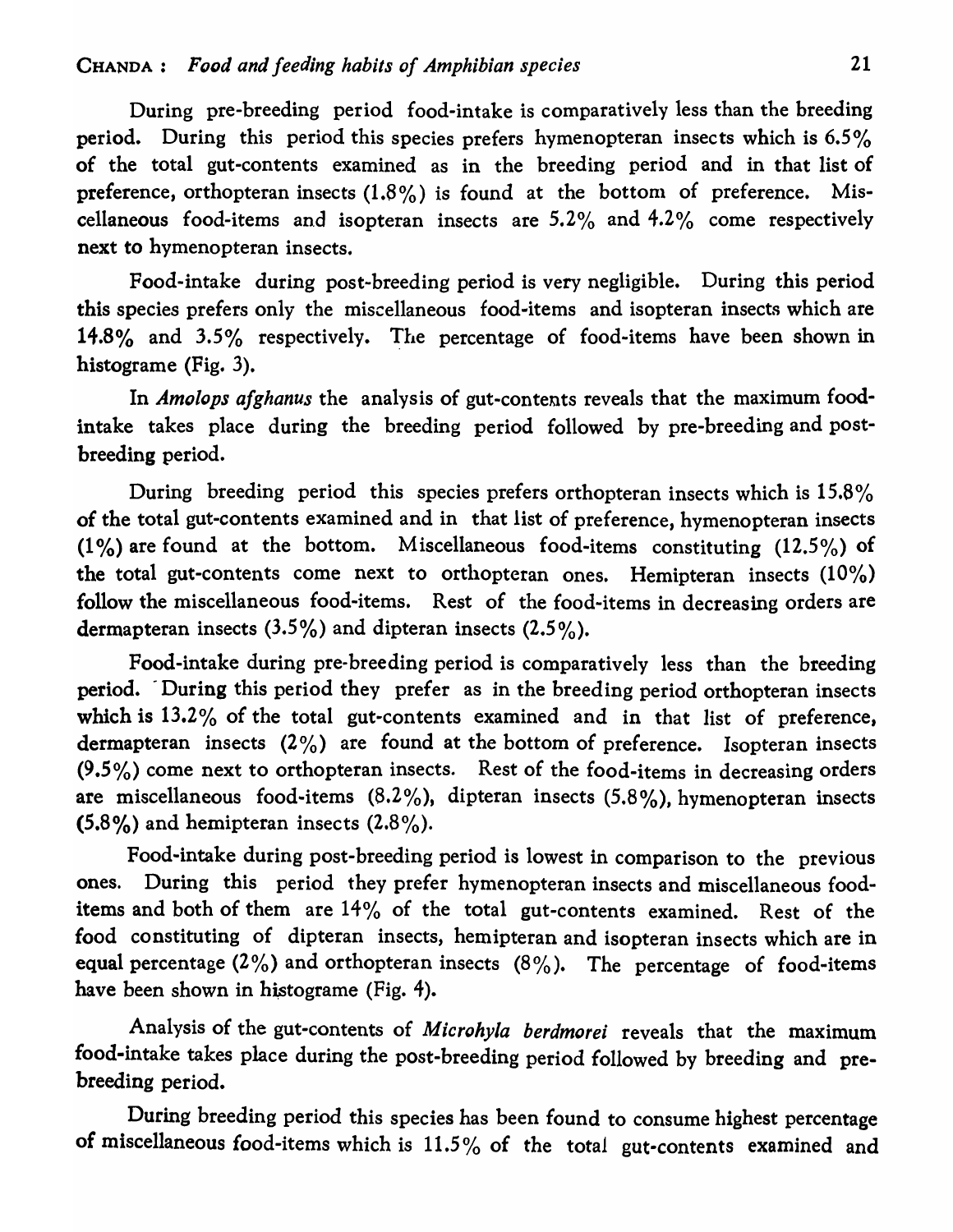in that list of preference, coleopteran insects (5.2%) are found at the bottom of preference. Hymenopteran insects  $(7.5\%)$  and isopteran insects  $(7.2\%)$  come next to miscellaneous food-items.



Fig. 4. Histogram showing the percentage of food items in Amolops afghanus (Gunther)

Food-intake during pre-breeding period is comparatively less than the breeding period. During this period this species has been found to consume highest percentage of miscellaneous food-items as in the breeding period which is 8% of the total gutcontents examined and in that list of preference, hymenopteran insects  $(1.2\%)$  are found at the bottom. Coleopteran and isopteran insects are 7% each comes next to miscellaneous food-items.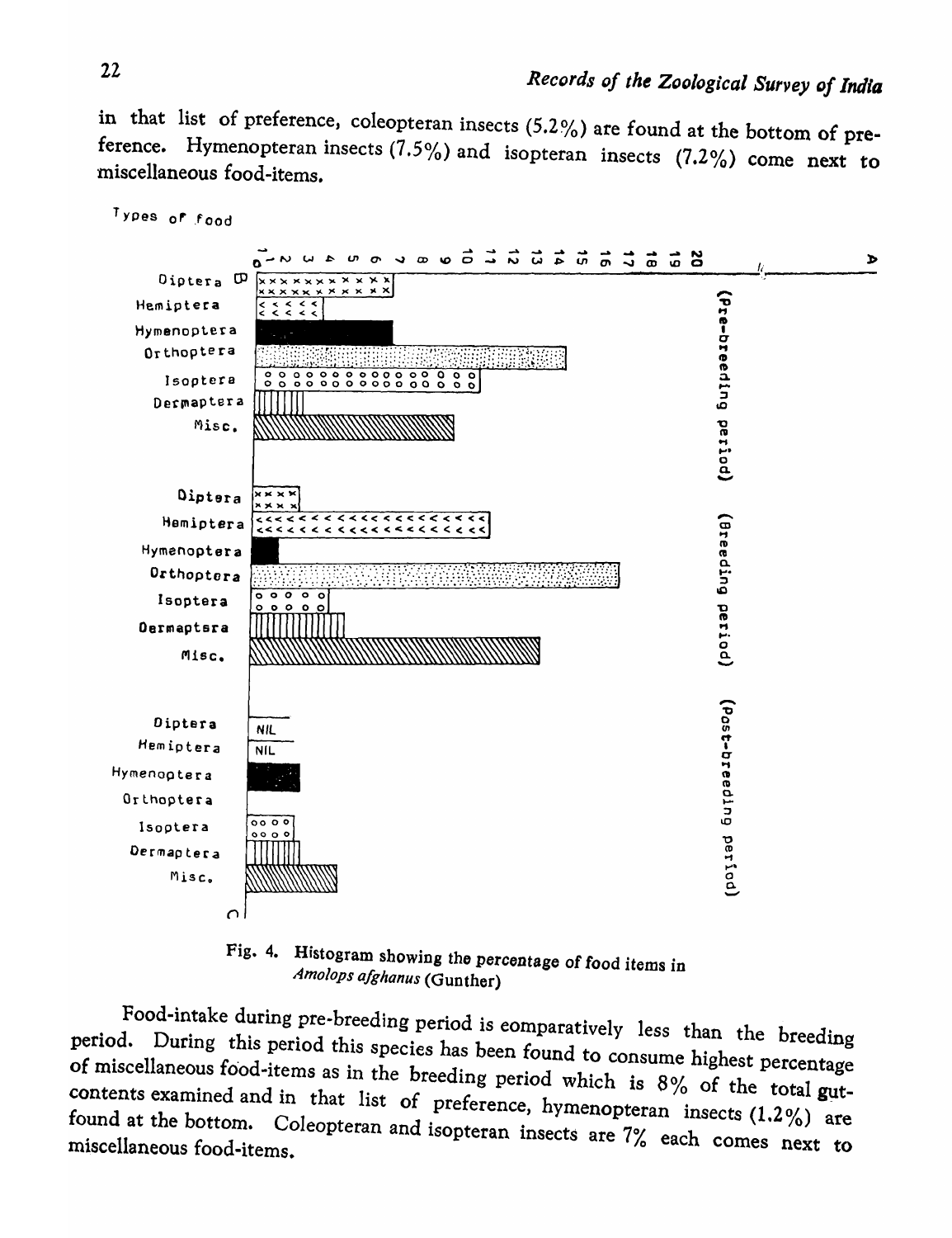Types of food

Food-intake during post-breeding period is maximum in comparison to the previous ones. During this period this species consume highest percentage of food-items which is 22% of the total gut-contents examined and in that list of preference, coleopteran insects  $(3.8\%)$  is found at the bottom. Hymenopteran insects (11%) and isopteran insects (8%) come next to miscellaneous food-items. The percentage of food-items have been shown in histograme (Fig. 5).

% of food



Fig. 5. Histogram showing the percentage of food items in Microhyla berdmorei (Blyth)

In *Microhyla ornata* the analysis of the gut-contents shows that food-intake during breeding period is maximum followed by pre-breeding and post-breeding period.

During breeding period this species preferes coleopteran and hymenopteran insects, both of them are 9.8% of the total gut-contents examined and in that list of

 $\triangleright$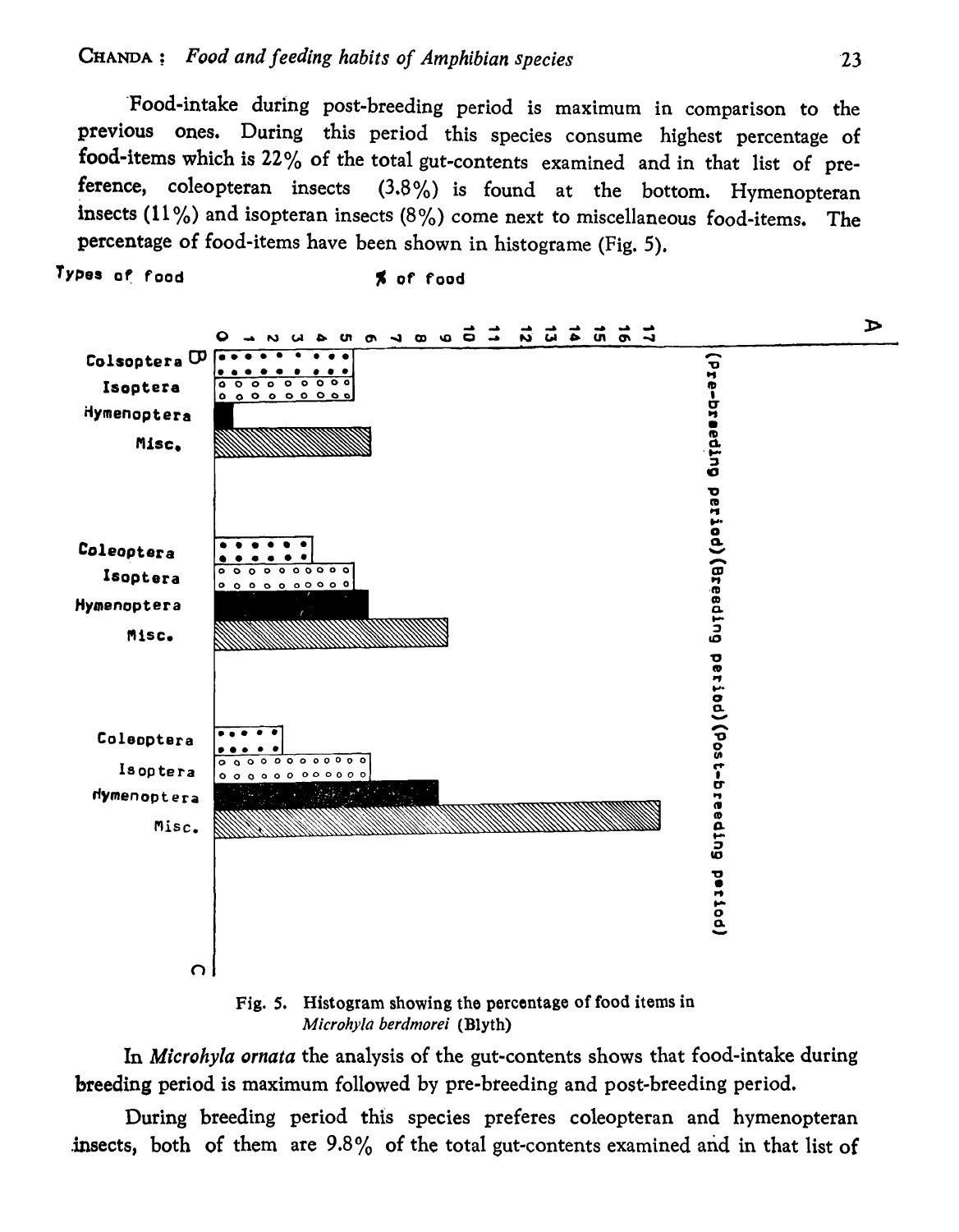preference, miscellaneous food items  $(2.8\%)$  are found at the bottom of preference. Isopteran insects constituting  $6\%$  of the gut-contents come next to coleopteran and hymenopteran insects.



Fig. 6. Histogram showing the percentage of food items in *Alicrohyla ornata* (Dum & Bibr.)

Food-intake during pre-breeding period is comparatively less than the breeding period. During this period this species prefer coleopteran insects which is 9.8% of the total gut-contents examined and in that list of preference, miscellaneous food-items  $(2.8\%)$  are found at the bottom of preference. Hymenopteran insects  $(8\%)$  and isopteran insects (3.8 *<sup>0</sup> 10)* respectively each come next to coleopteran insects.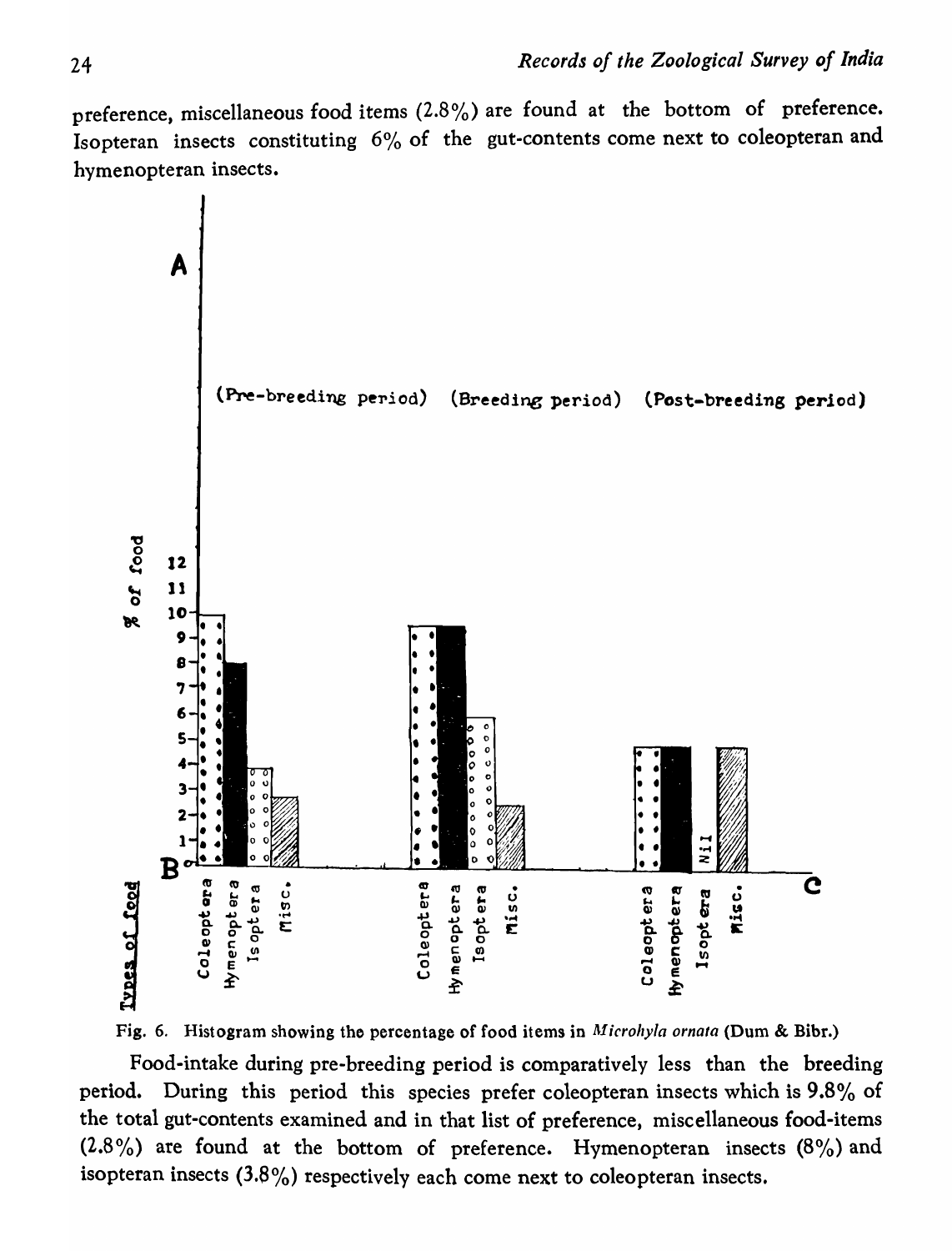During post-breeding period food-intake is lowest in comparison to the previous ones. During this period this species shows no preference for their food. Food normally is composed coleopteran of insects  $(5\%)$ , hymenopteran insects  $(5\%)$  and miscellaneous food items  $(5\%)$  each of the total gut-contents examined. The percentage of food-items have been shown in histograme (Fig. 6).

Analysis of the gut-contents of *Polypedates leucomystax* reveals that the maximum food-intake takes place during breeding period followed by pre-breeding and postbreeding period.

During breeding period this species has been found to consume highest amount of miscellaneous food-items which is  $11\%$  of the total gut-contents examined and in that list of preference, coleopteran insects  $(1.5\%)$  are found at the bottom of **preference.** Dipteran insects  $(4.5\%)$ , isopteran insects  $(4.5\%)$  and hymenopteran insects (4.3%) each come next to miscellaneous food-items in decreasing order.

In pre-breeding period food-intake is comparatively less than the breeding period. During this period this species has been found to consume maximum amount of hymenopteran insects and miscellaneous food items, both of them are 6.5% of the total gut-contents examined and in that list of preference, isopteran insects  $(0.8\%)$  are found at the bottom of preference. Rest of the food-items in decreasing order are dipteran insects  $(4.2\%)$  and coleopteran insects  $(2.5\%)$  come next to hymenopteran insects and miscellaneous food-items.

Food-intake during post-breeding period is lowest in comparison to the previous ones. During this period this species has been found to consume the highest amount of miscellaneous food-items which is *9%* of the total gut-contents examined and in that list of preference, dipteran insects are found at the bottom which is  $0.5\%$ . Isopteran insects *(5%)* come next to miscellaneous food-items. Rest of the food-items in decreasing order are coleopteran insects (2.8%) and hymenopteran insects (1%). The percentage of food items have been shown in histograme (Fig. 7).

In *Philautus shillongensis* the analysis of the gut-contents reveals that the maximum food-intake takes place during post-breeding period followed by breeding and prebreeding period.

During breeding period this species has been found to consume highest amount of miscellaneous food-items which is  $11.5\%$  of the total gut-contents examined. **Isopteran insects (6.2%) and dipteran insects (0.8%) each come next to miscellaneous** food items in decreasing order.

Food-intake during pre-breeding period is comparatively less than the breeding period. During this period this species has been found to consume maximum amount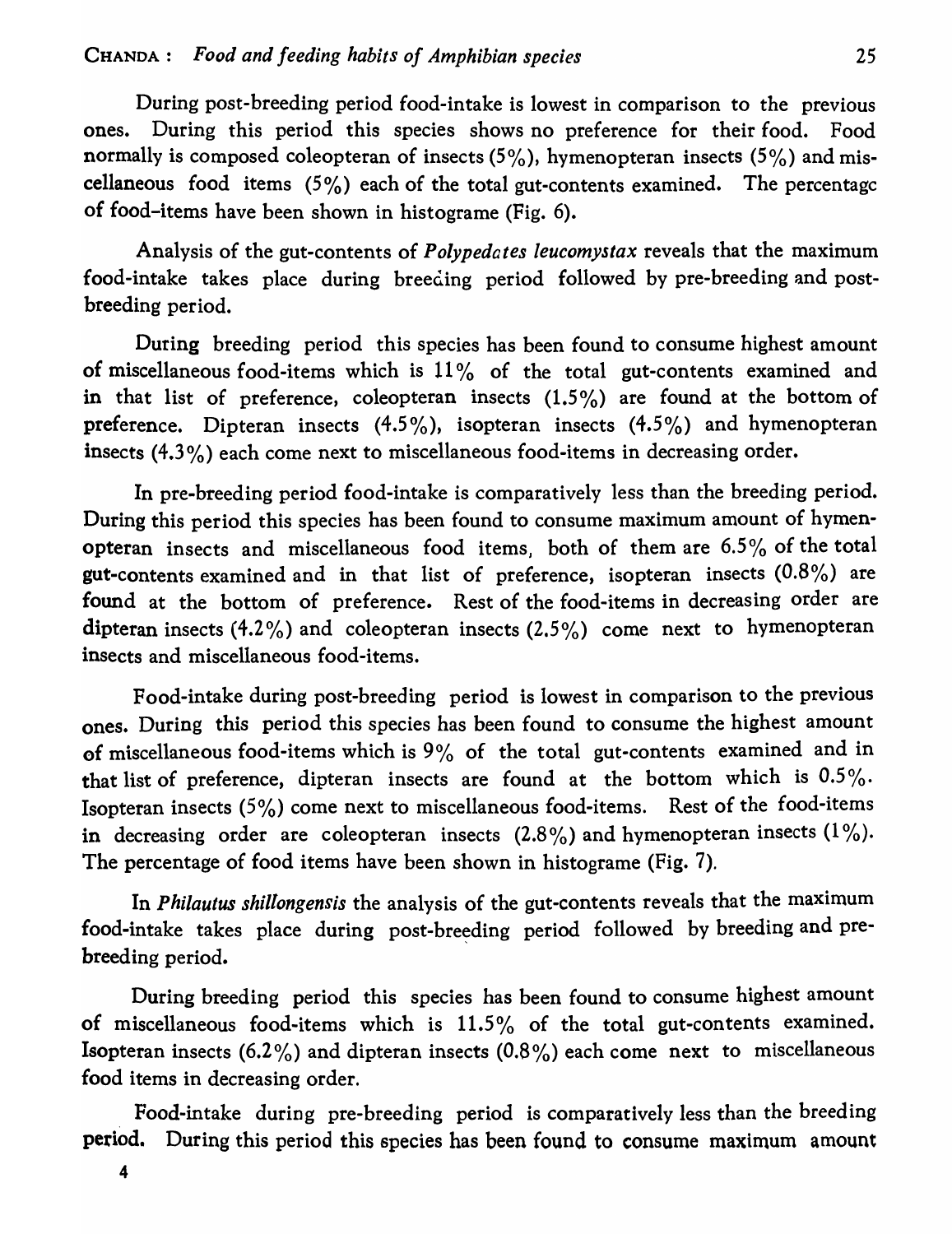of miscellaneous food-items like breeding period which is  $13\%$  of the total gutcontents examined. Isopteran insects  $(5\%)$  and dipteran insects  $(0.8\%)$  each come next to miscellaneous food items in decreasing order.



Fig. 7. Histogram showing percentage of food items in Polypedates leucomystax (Kuhl)

During post-breeding period food-intake is highest in comparison to the previous ones. During this period this species has been found to consume highest amount of miscellaneous food-items like pre-breeding and post-breeding period which is 18.5%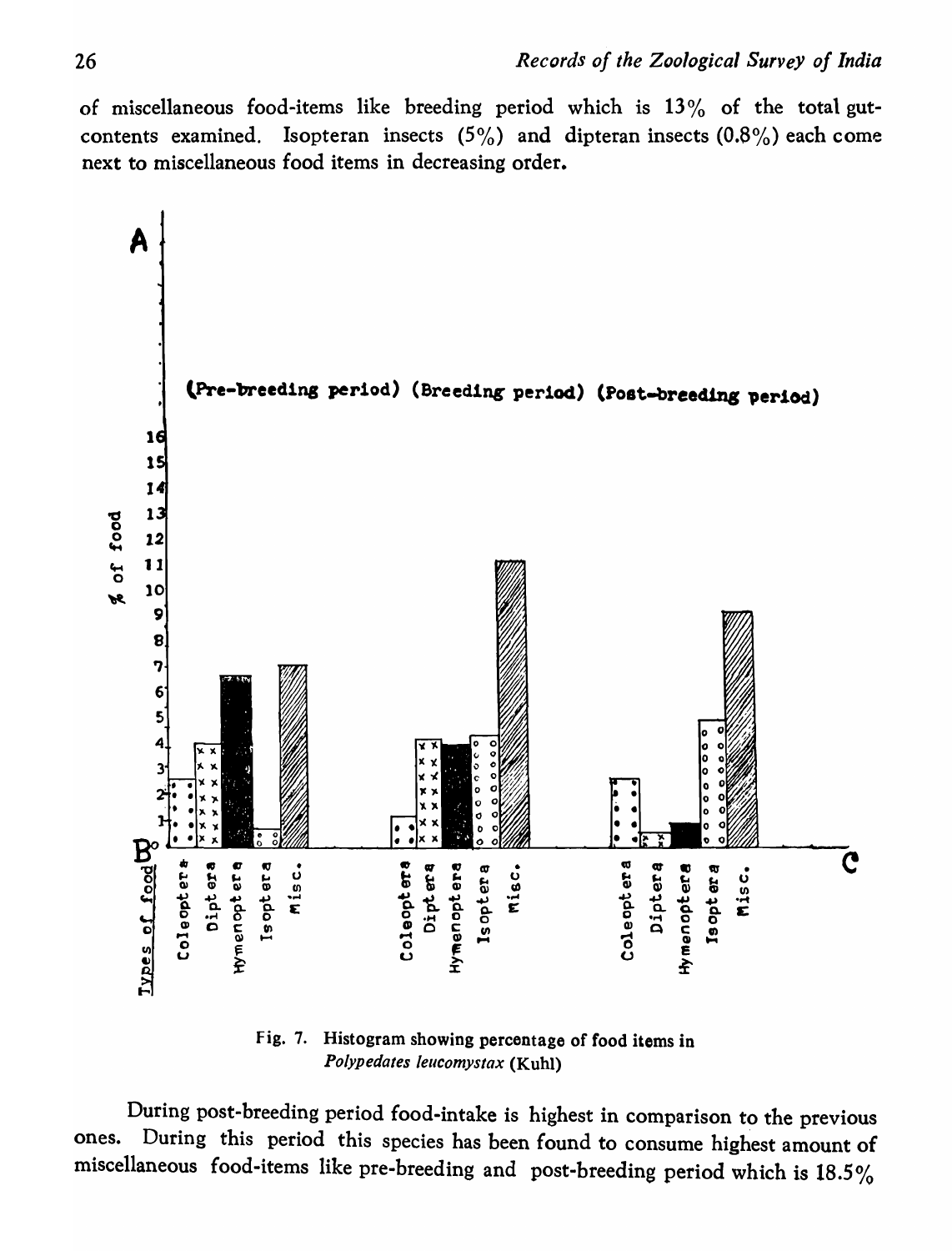of the total gut-contents examined. Dipteran insects  $(1\%)$  and isopteran insects  $(6\%)$ each come next to miscellaneous food-items in decreasing order. The percentage of food items have been shown in histograme (Fig. 8).



Fig. 8. Histogram showing the percentage of food items in Philaitus shillongensis Pillai & Chanda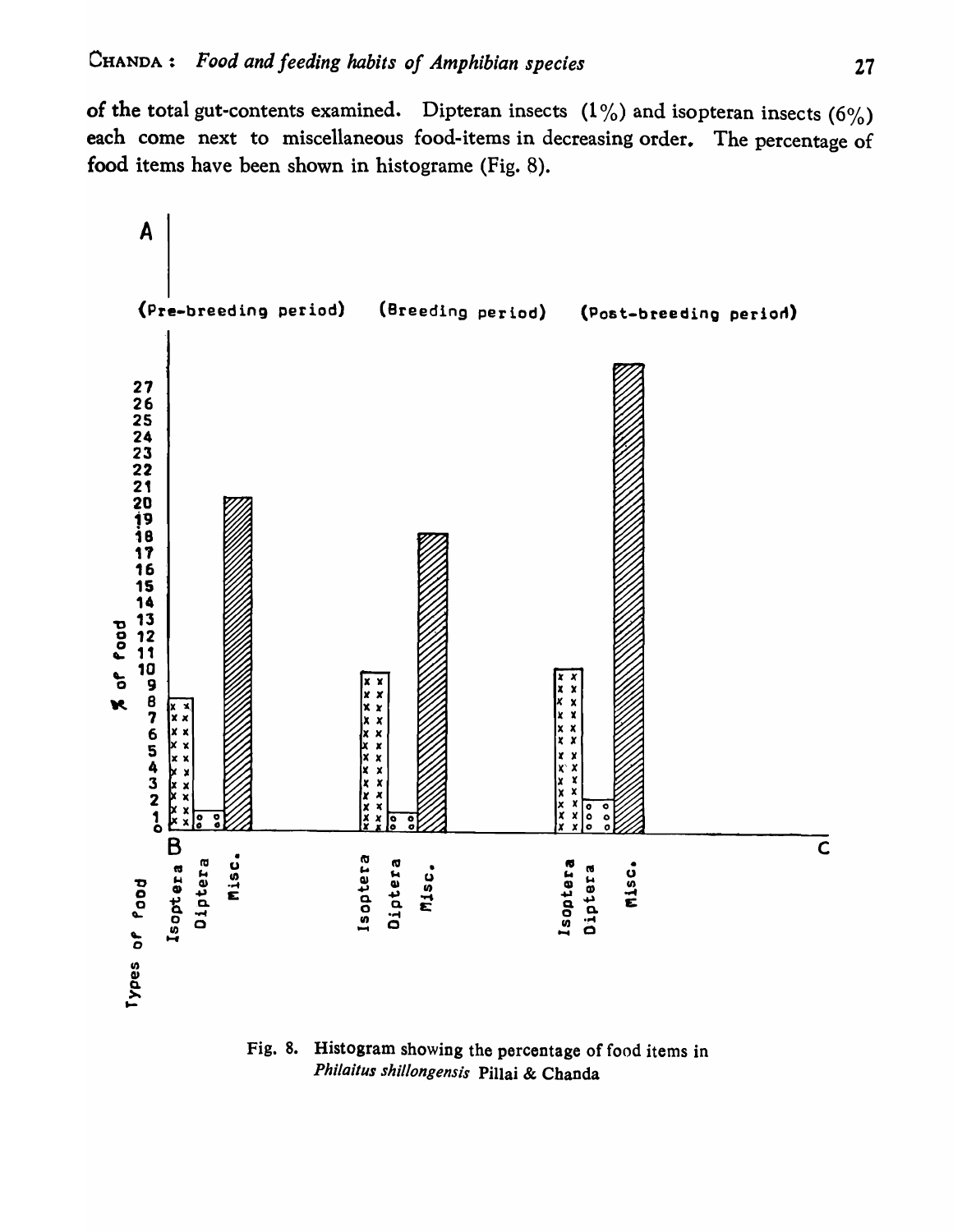#### **DISCUSSION**

It has been observed that in most species food-intake is the minimum during hibernating period which increases gradually during the pre-breeding period and becomes maximum during the breeding period when they consume food voraciously. This may be attributed to the availability or puausity of the preferred type of food material, which in turn is governed by seasonal effect.

#### ACKNOWLEDGEMENTS

I am greateful to Dr. A. K. Ghosh, Director, Zoological survey of India, for providing facilities for this work and critically going through the manuscript.

#### **REFERENCES**

- Abdulali, H. (1985). On the export of frog legs from India. J. *Bombay nat. Hist. Soc.,* 82 (2) : 347-375.
- Agharkar, S. P. (1912). The diet of Bull frog *Rana tigerina.* J. *Bombay nat. Hist. Soc.,* 21 (2) : 687.
- Aitken, E. H. (1895). Food of the Bull frog. J. *Bombay nat. Hist. Soc.,* 21 (2) : 500.
- Banerjee, A. (1955). Food of the Bull frog *(Rana tigerina).* J. *Bombay nat. Hist. Soc.,*  52 (2) ; 689.
- Behura, B. K., Mahanty, P. K. & Ghosh, G. S. (1960). On the diet and the feeding habits of COlnmon toad *Bufo melanostictus* Schn. *Proc. Indian Sci. Congress.,*  47 (3) : 480-481.
- Bhaduri, J. L. (1945). The Indian Bull frog *Rana tigerina* (Daud.) a menace to the fishery. *Sci.* & *Cult.,* 11 (4) : 2C5-206.
- Chanda, S. K. (1986). A study on anuran (Amphibia) of northeast India. Ph. D. Thesis, Kalyani University, West Bengal.
- Chibber, H. M. (1911). The food of a Bull frog. J. *Bombay nat. Hist. Soc.,* 20 (3) : 865.
- Davidson, N. (1916). Food of the Bull frog *(Rana tigerina).* J. *Bombay nat. Hist. Soc.,* 25 (1) : 152.
- Gostling, D. (1895). The food of the Bull frog. J. *Bombay nat. Hist. Soc.,* 10 (1) : 50.
- Joshee, A. K. (1968). Food habit of Bull frog *Rana tigerina* (Daud). J. *Bombay nat. Hist. Soc.,* 65 (2) : 498.
- Issac, S. & Rege, M. S. (,975). Food of *Rana tigerina* (Daud). J. *Bombay nat. Hist. Soc.,* 72 (1) ; 143-157.